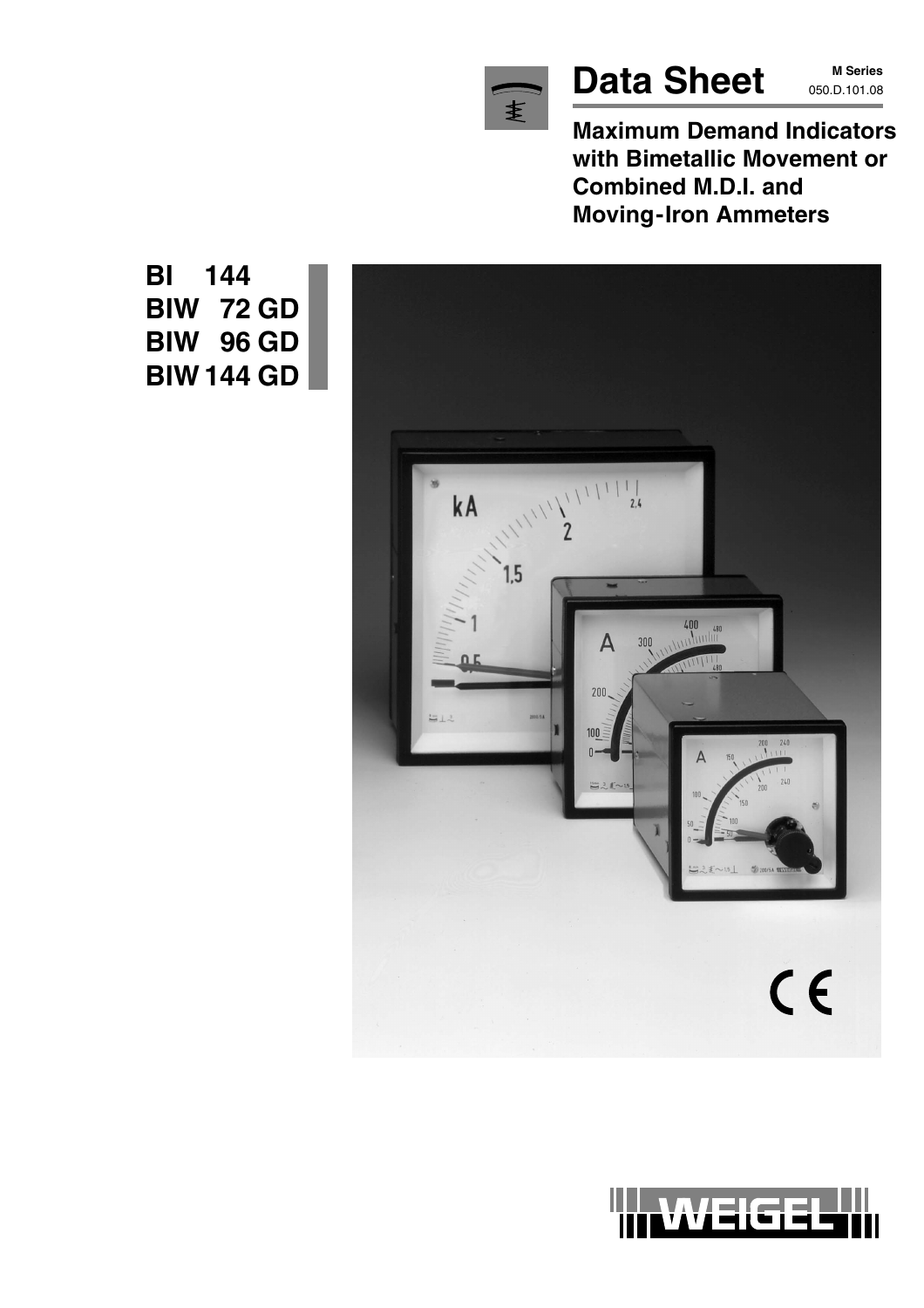## **Application**

The maximum demand indicator **BI 144** and the maximum demand indicators combined with moving-iron movement **BIW 72/96/144 GD** (M series) are housed in pressed steel cases. They are suitable to monitor the thermal load of transformer stations and L.T. distribution feeders.

The bimetallic movement displays the mean r.m.s. value of the current due to its time-delayed thermic characteristics. It will therefore only display continuous loads and no peak currents.

The high torque of the bimetallic movement offers the possibility to drive a red slave pointer linked to the instrument pointer. The slave pointer will remain at the maximum value reached for a subsequent reading until being manually reset by a sealable reset knob.

Where the instantaneous and maximum demand currents are required, the **BIW 72/96/144 GD** instruments combine a bimetallic and a moving-iron movement in one case. These ammeters have the movements arranged coaxial one behind the other. The moving-iron movement has a response time of approx. 1 s.

The maximum demand indicators are suitable to be installed in switchboards, control panels and mosaic grid panels.

## **Functional Principle**

The thermal bimetallic movement indicates the mean rms value over 15 min (optional 8 min) and deflects a resettable red slave pointer which shows the maximum value reached.

For the measurement of instantaneous values, a moving-iron movement with pivot suspension, spring loaded shock absorbing jewel bearings and silicon oil damping is incorporated.

### **Mechanical Data**

| case details       |                                                   | square case suitable to be mounted<br>in control / switchgear panels                                                                            |                             |
|--------------------|---------------------------------------------------|-------------------------------------------------------------------------------------------------------------------------------------------------|-----------------------------|
|                    | or mosaic panels, stackable                       |                                                                                                                                                 |                             |
| material of case   | pressed steel                                     |                                                                                                                                                 |                             |
| material of window | plastics (BIW 72/96 GD)                           | glass (BI 144, BIW 144 GD) ♦                                                                                                                    |                             |
| colour of bezel    | black (similar to RAL 9005) $\blacktriangleright$ |                                                                                                                                                 |                             |
| position of use    | vertical $\pm 5^{\circ}$ $\bullet$                |                                                                                                                                                 |                             |
| panel fixing       | screw clamps                                      |                                                                                                                                                 |                             |
| panel thickness    | $115$ mm                                          |                                                                                                                                                 |                             |
| mounting           | stackable next to each other                      |                                                                                                                                                 |                             |
| terminals          |                                                   | hexagon studs, M5 screws and wire clamps $\blacklozenge$<br>connector blades 6.3 x 0.8 for protective wire<br>(directly connected BIW  GD only) |                             |
| dimensions         | <b>BI 144</b>                                     |                                                                                                                                                 |                             |
| bezel              | 144 mm<br>П.                                      |                                                                                                                                                 |                             |
| case               | 137 mm<br>П.                                      |                                                                                                                                                 |                             |
| depth              | 60 mm                                             |                                                                                                                                                 |                             |
| panel cutout       | $\Box$ 138 <sup>+1</sup> mm                       |                                                                                                                                                 |                             |
| weight approx.     | 0.65 kg                                           |                                                                                                                                                 |                             |
| dimensions         | <b>BIW 72 GD</b>                                  | <b>BIW 96 GD</b>                                                                                                                                | <b>BIW 144GD</b>            |
| bezel              | 72 mm<br>п                                        | 96 mm<br>п                                                                                                                                      | 144 mm<br>П.                |
| case               | 66 mm<br>п                                        | 90 mm<br>П.                                                                                                                                     | $137 \text{ mm}$<br>П.      |
| depth              | 94 mm                                             | 98 mm                                                                                                                                           | 95 mm                       |
| panel cutout       | $\Box$ 68 <sup>+0.7</sup> mm                      | $\Box$ 92 <sup>+0.8</sup> mm                                                                                                                    | $\Box$ 138 <sup>+1</sup> mm |
| weight approx.     | 0.3 kg                                            | 0.5 <sub>kq</sub>                                                                                                                               | 0.9 kg                      |

#### **Electrical Data**

| measuring unit                                                                                                                                                                                                       | AC current                                                                                                                                                   |           |                                           |
|----------------------------------------------------------------------------------------------------------------------------------------------------------------------------------------------------------------------|--------------------------------------------------------------------------------------------------------------------------------------------------------------|-----------|-------------------------------------------|
| frequency range                                                                                                                                                                                                      | 50  100 Hz ♦                                                                                                                                                 |           |                                           |
| power consumption<br>at 1 A rated current                                                                                                                                                                            | bimetallic<br>movement                                                                                                                                       |           | bimetallic and<br>moving-iron<br>movement |
| sizes 72 and 96                                                                                                                                                                                                      |                                                                                                                                                              | $<$ 2 VA  |                                           |
| size 144                                                                                                                                                                                                             | < 5 VA                                                                                                                                                       | < 5.8 VA  |                                           |
| 5 A rated current                                                                                                                                                                                                    | $<$ 3.5 VA                                                                                                                                                   | $<4.2$ VA |                                           |
| overload range (acc. to DIN EN 60 051 - 1)<br>continuously<br>$1 \text{ s max}$<br>Saturating current transformers shall be used to protect the movements<br>against overloads exceeding specified overload ratings. | 1.2 times rated current<br>10 times rated current                                                                                                            |           |                                           |
| measurement category CAT III                                                                                                                                                                                         |                                                                                                                                                              |           |                                           |
| operating voltage                                                                                                                                                                                                    | refer to Measuring Ranges                                                                                                                                    |           |                                           |
| pollution level                                                                                                                                                                                                      | 2                                                                                                                                                            |           |                                           |
| enclosure code                                                                                                                                                                                                       | IP 40 case front side<br>IP 00 for terminals without protection against<br>accidental contact<br>IP 20 for terminals protected against<br>accidental contact |           |                                           |
| <b>Measuring Ranges</b>                                                                                                                                                                                              |                                                                                                                                                              |           |                                           |
| <b>Measuring ranges AC current</b>                                                                                                                                                                                   |                                                                                                                                                              |           |                                           |
| bimetallic movement $0 \dots 1/1.2$ A<br>moving-iron movem. $0 \dots 1/1,2$ A                                                                                                                                        |                                                                                                                                                              | or<br>or  | 05/6A<br>05/6A                            |
| $f_{\text{c}}$ , and the compact three of contract $f_{\text{c}}$ , the contract of the state of $\mathcal{N}$                                                                                                       |                                                                                                                                                              |           |                                           |
|                                                                                                                                                                                                                      |                                                                                                                                                              |           |                                           |

| for use on <b>current transformer</b> (scale to standard series) |       |                                            |               |       |
|------------------------------------------------------------------|-------|--------------------------------------------|---------------|-------|
| bimetallic movement $0 \dots N/1$ / 1,2 A or                     |       |                                            | $0$ N/5 / 6 A |       |
| moving-iron movem. $0 \dots N/1 / 1.2$ A or                      |       |                                            | $0$ N/5 / 6 A |       |
| (overload scaling ♦)                                             |       | Please indicate current transformer ratio. |               |       |
|                                                                  |       | BIW72GD BIW96GD BIW144GDBI144              |               |       |
| operating voltage                                                | 150 V | 300 V                                      | 150 V         | 150 V |

#### **Scaling**

| pointer                               | bar / knife-edge pointer                                        |                  |                   |
|---------------------------------------|-----------------------------------------------------------------|------------------|-------------------|
| pointer deflection                    | $090^\circ$                                                     |                  |                   |
| scale characteristics                 | scales are calibrated<br>down to $\frac{1}{5}$ th rated current |                  |                   |
| bimetallic movement<br>moving-iron m. | quadratic<br>practically linear                                 |                  |                   |
| overload scaling                      | 1.2 times rated current ♦                                       |                  |                   |
| thermal time delay                    | 15 min (bimetallic movement) ♦                                  |                  |                   |
| response time                         | approx. 1 s (moving-iron movement)                              |                  |                   |
| scale division                        | coarse-fine                                                     |                  |                   |
| scale length                          | <b>BI 144</b>                                                   |                  |                   |
| bimetallic movement                   | 145 mm                                                          |                  |                   |
| scale length                          | <b>BIW 72 GD</b>                                                | <b>BIW 96 GD</b> | <b>BIW 144 GD</b> |
| bimetallic movement<br>moving-iron m. | 46 mm<br>56 mm                                                  | 66 mm<br>80 mm   | 104 mm<br>128 mm  |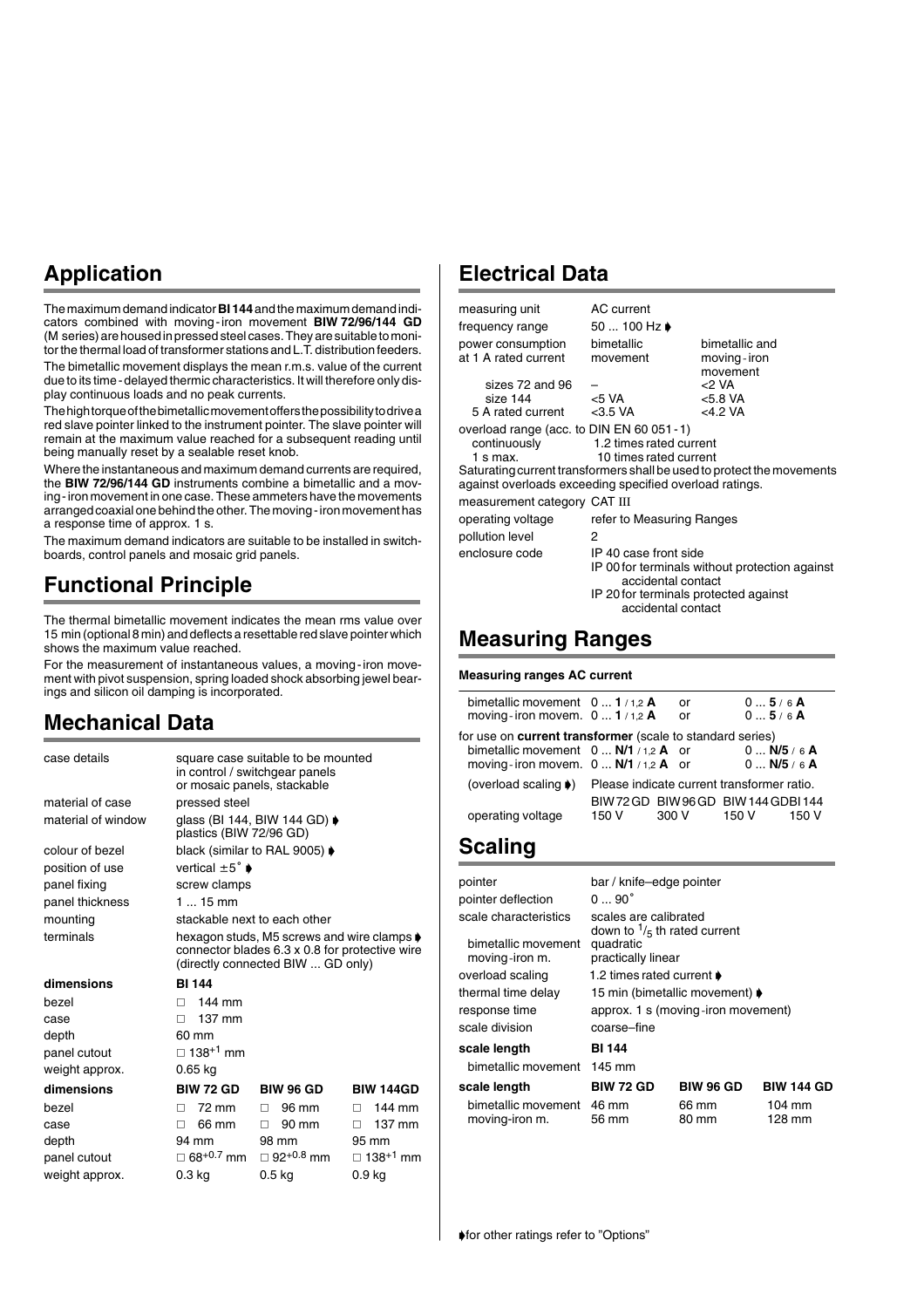

# Data Sheet M Series

# **M Series**

**Maximum Demand Indicators with Bimetallic Movement or Combined M.D.I. and Moving-Iron Ammeters**

### **Options**

| <b>Measuring range BI 144</b>                                                                                                                                                                                                                                                                                                             |                                                                                  |          |                                               |
|-------------------------------------------------------------------------------------------------------------------------------------------------------------------------------------------------------------------------------------------------------------------------------------------------------------------------------------------|----------------------------------------------------------------------------------|----------|-----------------------------------------------|
| bimetallic movement 0  1 A<br>or                                                                                                                                                                                                                                                                                                          |                                                                                  | or       | 0  5 A                                        |
| bimetallic movement                                                                                                                                                                                                                                                                                                                       | 01/1.5A                                                                          | or       | 05/7.5A                                       |
| Measuring range BIW 72/96/144 GD                                                                                                                                                                                                                                                                                                          |                                                                                  |          |                                               |
| bimetallic movement<br>moving-iron movem.                                                                                                                                                                                                                                                                                                 | 01/1.2A<br>01/2A                                                                 | or<br>or | 05/6A<br>$05/10$ A                            |
| or                                                                                                                                                                                                                                                                                                                                        |                                                                                  |          |                                               |
| bimetallic movement<br>moving-iron movem. 0  1/2 A                                                                                                                                                                                                                                                                                        | 01/1.5A                                                                          | or<br>or | 05/7.5A<br>05/10A                             |
| case                                                                                                                                                                                                                                                                                                                                      |                                                                                  |          |                                               |
| window                                                                                                                                                                                                                                                                                                                                    | non–glaring glass                                                                |          |                                               |
| colour of bezel<br>position of use                                                                                                                                                                                                                                                                                                        | gray (similar to RAL 7037)<br>on request 15165°                                  |          |                                               |
|                                                                                                                                                                                                                                                                                                                                           |                                                                                  |          |                                               |
| performance<br>increased mechanical                                                                                                                                                                                                                                                                                                       |                                                                                  |          |                                               |
| loads                                                                                                                                                                                                                                                                                                                                     | shock 30 g, 11 ms<br>vibration 5 g, $555$ Hz                                     |          |                                               |
| marine application                                                                                                                                                                                                                                                                                                                        | non-certified                                                                    |          |                                               |
| climatic suitability                                                                                                                                                                                                                                                                                                                      | limited use in the tropics climatic class 3<br>according to VDE/VDI 3540 sheet 2 |          |                                               |
| with operating<br>temperature range                                                                                                                                                                                                                                                                                                       | $-10+55^{\circ}C$                                                                |          |                                               |
| dial                                                                                                                                                                                                                                                                                                                                      |                                                                                  |          |                                               |
| non-calibrated                                                                                                                                                                                                                                                                                                                            | with dial symbols                                                                |          |                                               |
| blank dial                                                                                                                                                                                                                                                                                                                                | pencil-marked on initial and end values                                          |          |                                               |
| scale division                                                                                                                                                                                                                                                                                                                            | $0100\%$                                                                         |          |                                               |
| and figuring<br>additional lettering                                                                                                                                                                                                                                                                                                      | on request e.g. "generator"                                                      |          |                                               |
| additional figuring                                                                                                                                                                                                                                                                                                                       | on request                                                                       |          |                                               |
| coloured marks                                                                                                                                                                                                                                                                                                                            |                                                                                  |          | red, green or blue for important scale values |
| coloured sector                                                                                                                                                                                                                                                                                                                           | red, green or blue within scale division                                         |          |                                               |
| logo on the dial                                                                                                                                                                                                                                                                                                                          | none or on request                                                               |          |                                               |
| overload scaling                                                                                                                                                                                                                                                                                                                          | no overload range or<br>overload range 1.5 times rated current                   |          |                                               |
| others                                                                                                                                                                                                                                                                                                                                    |                                                                                  |          |                                               |
| calibration                                                                                                                                                                                                                                                                                                                               | for a definite frequency 100  1000 Hz                                            |          |                                               |
| thermal time delay                                                                                                                                                                                                                                                                                                                        | 8 min                                                                            |          |                                               |
| <b>Accessories</b>                                                                                                                                                                                                                                                                                                                        |                                                                                  |          |                                               |
| terminal protection against accidental contact<br>full-sized rear cover or protective sleeves SW10                                                                                                                                                                                                                                        |                                                                                  |          |                                               |
| terminals                                                                                                                                                                                                                                                                                                                                 | connector blades 6.3 x 0.8                                                       |          |                                               |
| saturating current transformer<br>saturating current transformer accuracy class 3, 50 Hz to protect the<br>movements against overloads up to 100 times rated current (1 s max).<br>to be mounted to the meter rear case<br>ASW 1/1 A, 1.5 VA<br>ASW 1/1 A, 2.2 VA<br>ASW 5/5 A, 4.25 VA<br>with base fixing attachment for panel mounting |                                                                                  |          |                                               |
| ESW 1/5 A, 4.25 VA<br>ESW 5/5 A, 4.25 VA                                                                                                                                                                                                                                                                                                  |                                                                                  |          |                                               |

#### **multiple factor disc for BI 144, BIW 96/144 GD**

constant factors  $1 - 1.5 - 2 - 2.5 - 3 - 4 - 5 - 6 - 8 - 10$ These factors display the primary current ratings of current transformers 100 ... 1000 A. The factor selected appears in a dial cutout. The factor disc is set by a front accessible slotted screw.

# **Accuracy at Reference Conditions**

accuracy class according to DIN EN 60 051-1<br>bimetallic movement 3 (referred to slave pointed moving-iron movement

#### **reference conditions**

ambient temperature 23°C position of use nominal position  $\pm 1^{\circ}$ input rated measuring value

others DIN EN 60 051-1

#### **influences**

ambient temperature 23°C±2K position of use nominal position  $\pm 5^{\circ}$ stray magnetic field 0.5 mT

**Environmental**

operating  $-25 ... +40^{\circ} \text{C}$ temperature range storage  $-25...+65^{\circ}$ C temperature range shock resistance 15 g, 11 ms vibration resistance  $2.5$  g, 5 ... 55 Hz

according to VDE/VDI 3540 sheet 2

3 (referred to slave pointer)<br>1.5

relative humidity  $\leq 75\%$  annual average, non–condensing

## **Rules and Standards**

climatic suitability climatic class 2  $\rightarrow$ 

| DIN 43718             | Measurement and control; front-frames and<br>frontpanels of measurement and control<br>equipment; principal dimensions   |
|-----------------------|--------------------------------------------------------------------------------------------------------------------------|
| DIN 43 802            | Line scales and pointers for indicating<br>electrical measuring instruments;<br>general requirements                     |
| DIN 16 257            | Nominal positions and position symbols used<br>for measuring instruments                                                 |
| DIN EN 60 051         | Direct acting indicating analogue electrical<br>measuring instruments and their accessories                              |
| $-1$                  | Part 1: Definitions and general requirements<br>common to all parts                                                      |
| -2                    | Part 2: Special requirements for ammeters<br>and voltmeters                                                              |
| -9                    | Part 9: Recommended test methods                                                                                         |
| DIN EN 60 529         | Enclosure codes by housings (IP-code)                                                                                    |
| DIN EN 61 010-1       | Safety requirements for electrical measuring,<br>control and laboratory equipment<br>Part 1: General requirements        |
| DIN EN 61 326-1       | Electrical equipment for measurement, con-<br>trol and laboratory use - EMC requirements<br>Part 1: General requirements |
| <b>DIN IEC 61 554</b> | Panel mounted equipment -<br>Electrical measuring instruments -<br>Dimensions for panel mounting                         |
| VDE/VDI 3540 sheet 2  | reliability of measuring and control<br>equipment (classification of climates)                                           |